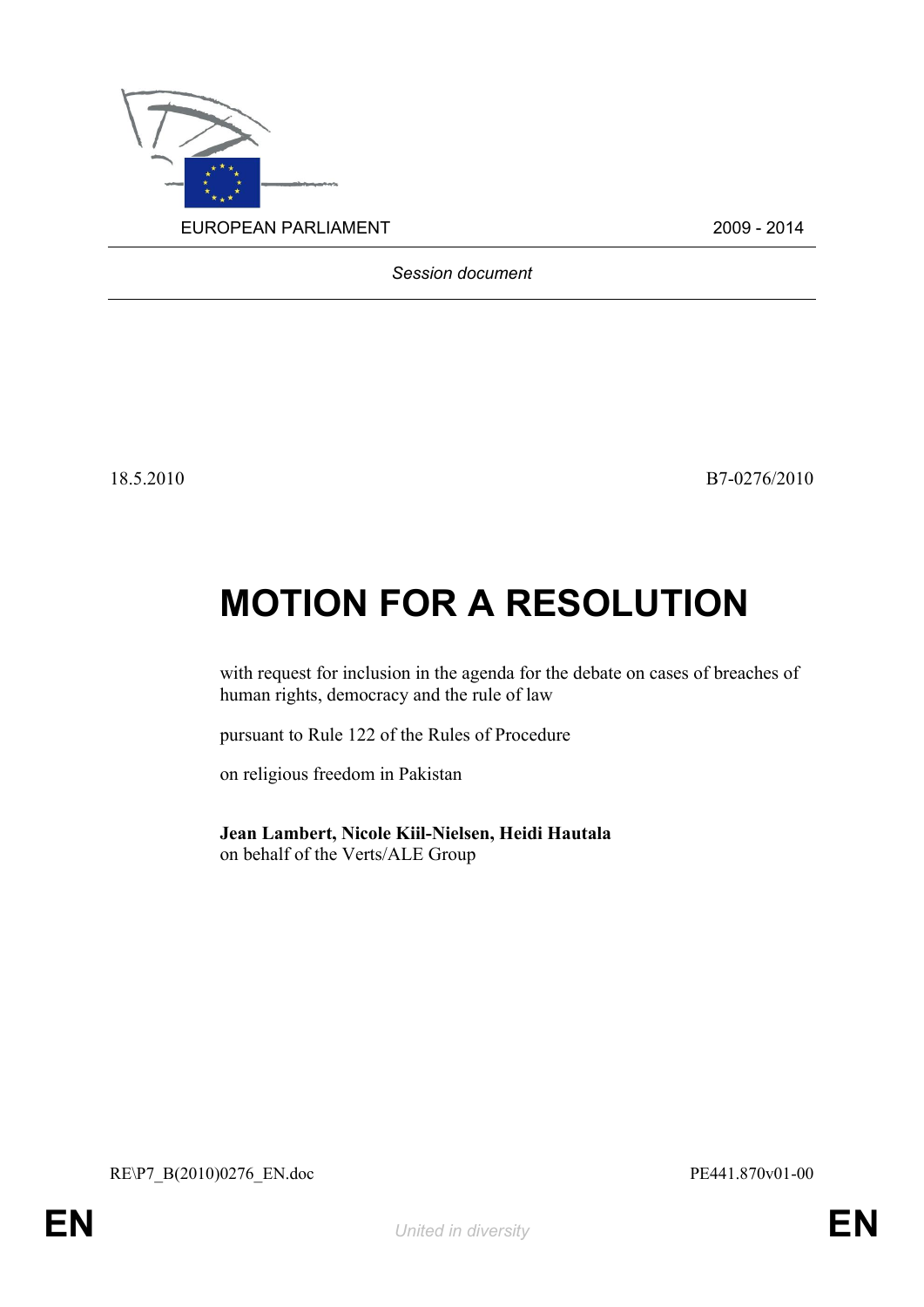## **B7-0276/2010**

## **European Parliament resolution on religious freedom in Pakistan**

## *The European Parliament*,

- having regard to its previous resolutions on Pakistan,

- having regard to the Council conclusions adopted on 16 November 2009 on freedom of religion or belief in which it underlines the strategic importance of this freedom and of countering religious intolerance,

- having regard to the EU-Pakistan Joint Statement of 17 June 2009, in which both sides underlined the importance of an integrated long-term strategy including social economic development and the rule of law; as well as acknowledging the significance of non-military means in countering terrorism,

- having regard to the resolution on "Combating Defamation of Religions" adopted by a narrow vote in the UN Human Rights Council on 25 March, proposed yearly by Pakistan on behalf of the Organization of the Islamic Conference (OIC),

- having regard to the statement of EU High Representative Catherine Ashton on attacks in Pakistan of 4 April 2010,

- having regard to the statement by the EU High Representative Catherine Ashton on the adoption of the 18th Constitutional Amendment of 20 April 2010,

- having regard to the up-coming EU-Pakistan Summit,

- having regard to Article 18 of the 1948 Universal Declaration of Human Rights (UDHR),

- having regard to the 1981 UN Declaration on the Elimination of All Forms of Intolerance and of Discrimination based on Religion and Belief,

- having regard to Rule 122(5) of its Rules of Procedure,

A. Whereas Pakistan's internal stability and its democratic institutions are being put to a severe test by the increasing number of violent attacks by extremists occurring almost on a daily basis,

B. Whereas the growing threat by radical Muslim forces operating on both sides of the Pakistan - Afghanistan border make concerted international efforts to support and invigorate economic and social development in Pakistan ever more imperative,

C. Whereas excessive recourse to repressive measures and serious violations of the rule of law in the fight against terrorism in recent years worldwide have contributed to a perception of growing antagonism between different cultures and ethnicities,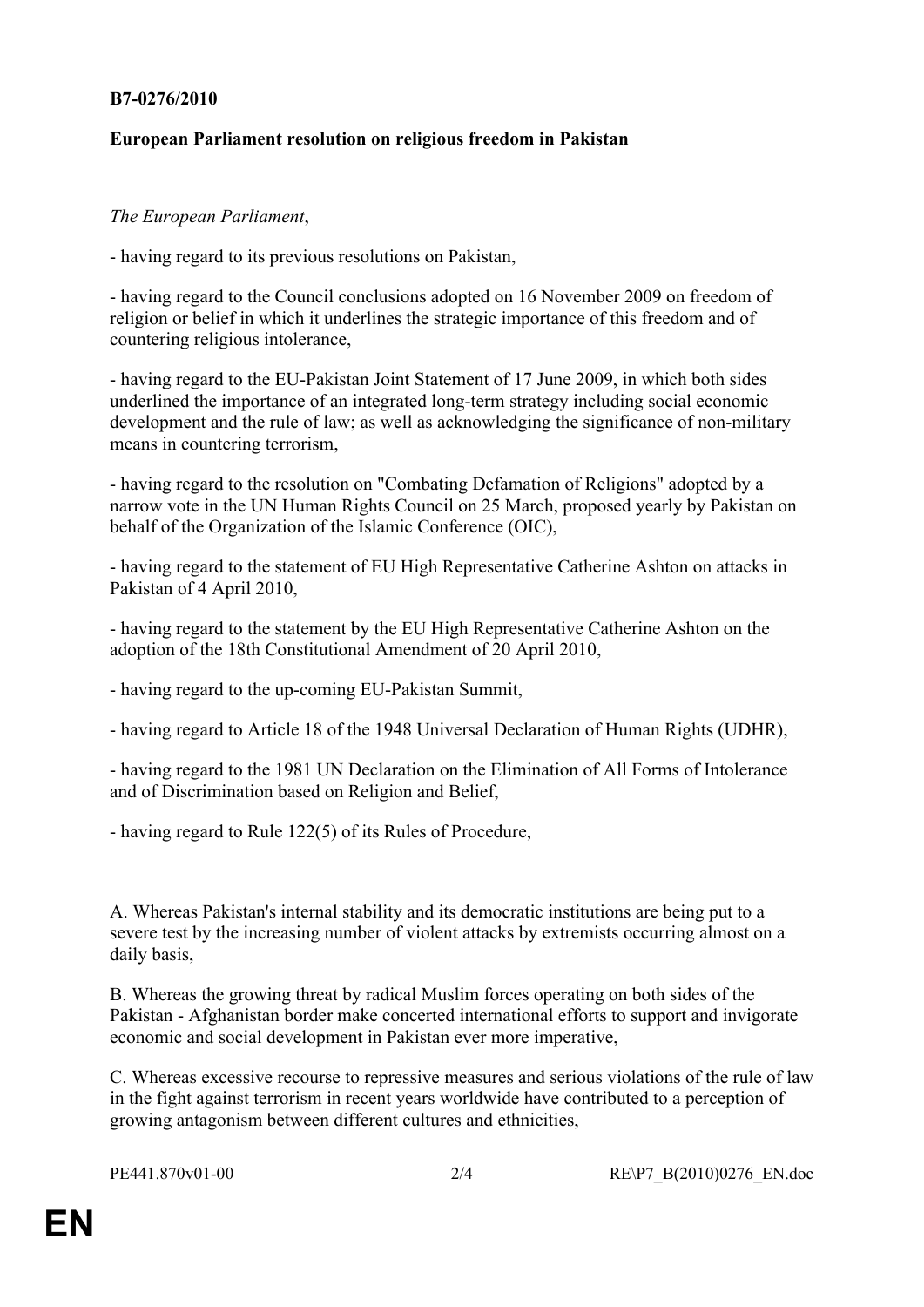D. Whereas in this context there are concerns over increasing signs of intolerance in the Islamic-Christian cultural sphere towards minorities, reinforced by legal action such as the ban on minarets in Switzerland, the interdiction of the veil in France or the blasphemy laws in Pakistan, Iran and Egypt, which serve as a reference for the anti-defamation of religion campaign of the OIC,

E. Whereas in Pakistan the blasphemy law that was introduced in 1982 and 1986 has led to an increase of violence against members of religious minorities, particularly Ahmadis, but also Christians, Shiites, Sikhs and Hindus, as well as critical citizens who dare to raise their voice against injustice,

F. Whereas in August 2009 the Prime Minister Gilani announced the setting up of a Committee to review and improve "laws detrimental to religious harmony", alluding in his statement to the blasphemy laws of 1982 and 1986; whereas however to date no such revisions have been proposed,

G. Whereas harmful traditional or religious-based practices such as "honour killings" continue to claim hundreds of fatal victims every year, the majority being women and whereas the human rights organisation Madadgaar estimates that 75000 women have been killed in such violent acts in Pakistan in the last 10 years,

1. Considers that the freedom of belief as enshrined in the UN Covenant provides the adequate framework and reference to which all signatories should adhere, providing protection to their citizens in order to enable them to freely exercise their faith;

2. Deeply regrets individual events in Europe that add to a growing sense of Islamophobia perceived by Muslims all over the world,

3. Equally criticizes the existing blasphemy laws - which can carry the death sentence in Pakistan and in Iran and which are often used to justify censorship, criminalization persecution and in certain cases murder of political racial and religious minorities;

4. Calls in this context notably on the European Commission the Member States, the OIC and its members to enhance investments into education promoting tolerance, better mutual understanding and respect for the diversity of beliefs;

5. Welcomes the measures taken in the interest of religious minorities by the government of Pakistan since November 2008, (such as establishing a quota of five per cent for minorities in the federal jobs sector; recognizing non-Muslim public holidays; and declaring National Minorities Day);

6. However calls on the Government of Pakistan to repeal the blasphemy laws as well as section 295 C of the Penal Code which carries the mandatory death penalty for anyone found guilty of blasphemy;

7. Calls on the Government to guarantee the human rights of minorities laid down in the Constitution and the Universal Declaration of Human Rights, notably Art. 18 which provides that "everyone has the right to freedom of thought, conscience and religion";

8. Calls on the Government to follow through with its 2008 promise to commute all death